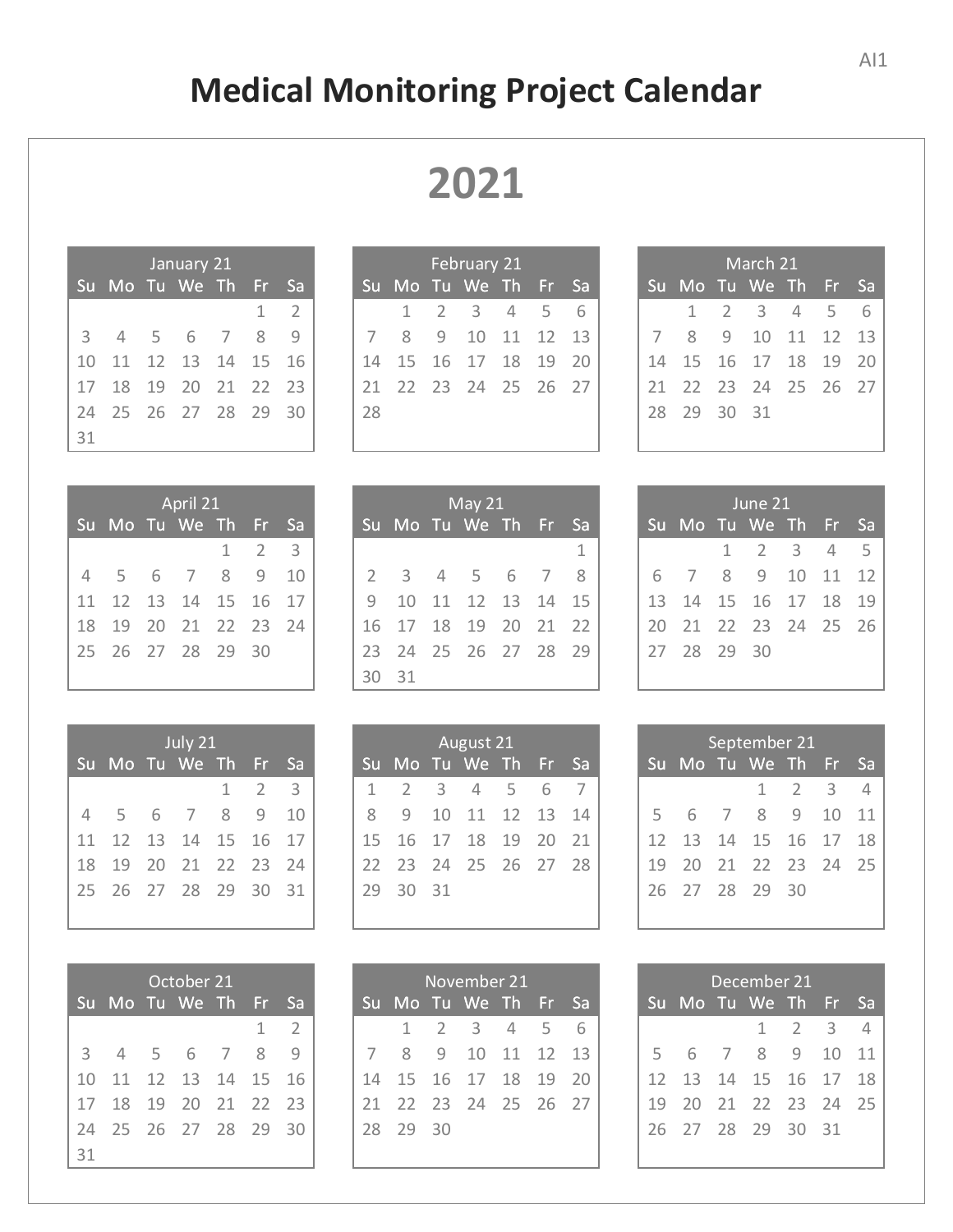## **Medical Monitoring Project Calendar**

| January 22    |                         |                |             |  |                |    |  |  |
|---------------|-------------------------|----------------|-------------|--|----------------|----|--|--|
|               | Su Mo Tu We Th Fr       |                |             |  |                | Sa |  |  |
|               |                         |                |             |  |                | 1  |  |  |
| $\mathcal{P}$ | $\overline{\mathbf{3}}$ | $\overline{4}$ | 5 6         |  | $\overline{7}$ | 8  |  |  |
| $\mathcal{Q}$ | 10                      |                | 11 12 13 14 |  |                | 15 |  |  |
| 16            | 17 18                   |                | 19 20 21    |  |                | 22 |  |  |
| 23            | 24 25 26 27 28 29       |                |             |  |                |    |  |  |
| 30            | $-31$                   |                |             |  |                |    |  |  |

| February 22 |                        |     |                     |  |  |      |  |  |
|-------------|------------------------|-----|---------------------|--|--|------|--|--|
| Su          | Mo Tu We Th Fr         |     |                     |  |  | ' Sa |  |  |
|             |                        |     | $1 \t2 \t3 \t4 \t5$ |  |  |      |  |  |
| 6           |                        | - 8 | 9 10 11 12          |  |  |      |  |  |
|             | 13  14  15  16  17  18 |     |                     |  |  | 19   |  |  |
| 20          | 21 22 23 24 25 26      |     |                     |  |  |      |  |  |
| 27          | 28                     |     |                     |  |  |      |  |  |
|             |                        |     |                     |  |  |      |  |  |

| April 22       |       |    |                   |                |   |                |  |  |
|----------------|-------|----|-------------------|----------------|---|----------------|--|--|
|                |       |    | Su Mo Tu We Th Fr |                |   | <b>Sa</b>      |  |  |
|                |       |    |                   |                | 1 | $\overline{2}$ |  |  |
| 3 <sup>7</sup> | 4 5 6 |    |                   | $\overline{7}$ | 8 |                |  |  |
| 10             |       |    | 11 12 13 14 15    |                |   | 16             |  |  |
| 17             | 18    | 19 | 20 21 22 23       |                |   |                |  |  |
| 24             |       |    | 25 26 27 28 29    |                |   | -30            |  |  |
|                |       |    |                   |                |   |                |  |  |

| July 22 |                      |            |                   |                |   |      |  |  |
|---------|----------------------|------------|-------------------|----------------|---|------|--|--|
|         | Su Mo Tu We Th Fr Sa |            |                   |                |   |      |  |  |
|         |                      |            |                   |                | 1 | - 2  |  |  |
|         | $3 \quad 4$          | $5\quad 6$ |                   | $\overline{7}$ | 8 | q    |  |  |
| 10      |                      |            | 11 12 13 14 15 16 |                |   |      |  |  |
| 17      | 18                   | 19         | 20 21 22 23       |                |   |      |  |  |
| 24      | 25 26 27 28 29       |            |                   |                |   | - 30 |  |  |
| 31      |                      |            |                   |                |   |      |  |  |

| October 22     |                          |  |                |  |                |      |  |  |
|----------------|--------------------------|--|----------------|--|----------------|------|--|--|
|                | <u>Su Mo Tu We Th Fr</u> |  |                |  |                | ∟ Sā |  |  |
|                |                          |  |                |  |                | 1    |  |  |
| $\overline{2}$ | - 3                      |  | 4 5 6          |  | $\overline{7}$ | 8    |  |  |
| $\mathcal{Q}$  | 10                       |  | 11 12 13 14 15 |  |                |      |  |  |
|                | 16 17 18 19 20 21 22     |  |                |  |                |      |  |  |
| 23             | 24 25 26 27 28 29        |  |                |  |                |      |  |  |
| 2              | 31                       |  |                |  |                |      |  |  |

| May $22$ |                            |    |                  |  |  |  |  |  |
|----------|----------------------------|----|------------------|--|--|--|--|--|
| Su       | Mo Tu We Th Fr Sa          |    |                  |  |  |  |  |  |
|          | 1 2 3 4 5 6 7              |    |                  |  |  |  |  |  |
| 8        |                            |    | 9 10 11 12 13 14 |  |  |  |  |  |
|          | 15  16  17  18  19  20  21 |    |                  |  |  |  |  |  |
|          | 22 23 24 25 26 27 28       |    |                  |  |  |  |  |  |
| 29       | - 30                       | 31 |                  |  |  |  |  |  |

| <b>August 22</b> |                            |              |             |     |  |   |  |  |
|------------------|----------------------------|--------------|-------------|-----|--|---|--|--|
|                  | Su Mo Tu We Th Fr Sa       |              |             |     |  |   |  |  |
|                  | 1                          | <sup>2</sup> | $-3$        | 4 5 |  | 6 |  |  |
| 7                | 8                          | <sup>o</sup> | 10 11 12 13 |     |  |   |  |  |
|                  | 14  15  16  17  18  19  20 |              |             |     |  |   |  |  |
|                  | 21 22 23 24 25 26 27       |              |             |     |  |   |  |  |
| 28               | 29 30                      |              | 31          |     |  |   |  |  |
|                  |                            |              |             |     |  |   |  |  |

| November 22 |                      |  |                     |  |  |      |  |  |
|-------------|----------------------|--|---------------------|--|--|------|--|--|
|             | Su Mo Tu We Th Fr    |  |                     |  |  | - Sa |  |  |
|             |                      |  | $1 \t2 \t3 \t4 \t5$ |  |  |      |  |  |
|             | 6 7 8 9 10 11 12     |  |                     |  |  |      |  |  |
|             | 13 14 15 16 17 18 19 |  |                     |  |  |      |  |  |
| 20          | 21 22 23 24 25 26    |  |                     |  |  |      |  |  |
|             | 27 28 29 30          |  |                     |  |  |      |  |  |

| March 22 |                      |  |                |  |  |  |  |  |
|----------|----------------------|--|----------------|--|--|--|--|--|
|          | Su Mo Tu We Th Fr Sa |  |                |  |  |  |  |  |
|          |                      |  | 1 2 3 4 5      |  |  |  |  |  |
| 6.       |                      |  | 7 8 9 10 11 12 |  |  |  |  |  |
|          | 13 14 15 16 17 18 19 |  |                |  |  |  |  |  |
| 20       | 21 22 23 24 25 26    |  |                |  |  |  |  |  |
|          | 27  28  29  30  31   |  |                |  |  |  |  |  |
|          |                      |  |                |  |  |  |  |  |

| June 22 |                      |  |  |  |                 |      |  |  |
|---------|----------------------|--|--|--|-----------------|------|--|--|
|         | Su Mo Tu We Th Fr    |  |  |  |                 | - Sa |  |  |
|         |                      |  |  |  | $1 \t2 \t3 \t4$ |      |  |  |
|         | 5 6 7 8 9 10 11      |  |  |  |                 |      |  |  |
|         | 12 13 14 15 16 17 18 |  |  |  |                 |      |  |  |
|         | 19 20 21 22 23 24 25 |  |  |  |                 |      |  |  |
|         | 26 27 28 29 30       |  |  |  |                 |      |  |  |
|         |                      |  |  |  |                 |      |  |  |

| September 22 |                   |  |                   |  |             |     |  |  |
|--------------|-------------------|--|-------------------|--|-------------|-----|--|--|
| Su           | Mo Tu We Th Fr    |  |                   |  |             | Sa  |  |  |
|              |                   |  |                   |  | $1 \quad 2$ | - 3 |  |  |
| 4            | 5 6 7 8 9         |  |                   |  |             | 10  |  |  |
| 11           |                   |  | 12 13 14 15 16 17 |  |             |     |  |  |
| 18           |                   |  | 19 20 21 22 23 24 |  |             |     |  |  |
|              | 25 26 27 28 29 30 |  |                   |  |             |     |  |  |
|              |                   |  |                   |  |             |     |  |  |

| December 22 |                      |  |                   |  |             |     |  |  |
|-------------|----------------------|--|-------------------|--|-------------|-----|--|--|
|             | Su Mo Tu We Th Fr    |  |                   |  |             | lSa |  |  |
|             |                      |  |                   |  | $1 \t2 \t3$ |     |  |  |
|             | 4 5 6 7 8 9          |  |                   |  |             | 10  |  |  |
|             | 11 12 13 14 15 16 17 |  |                   |  |             |     |  |  |
| 18 -        |                      |  | 19 20 21 22 23 24 |  |             |     |  |  |
|             | 25 26 27 28 29 30 31 |  |                   |  |             |     |  |  |
|             |                      |  |                   |  |             |     |  |  |